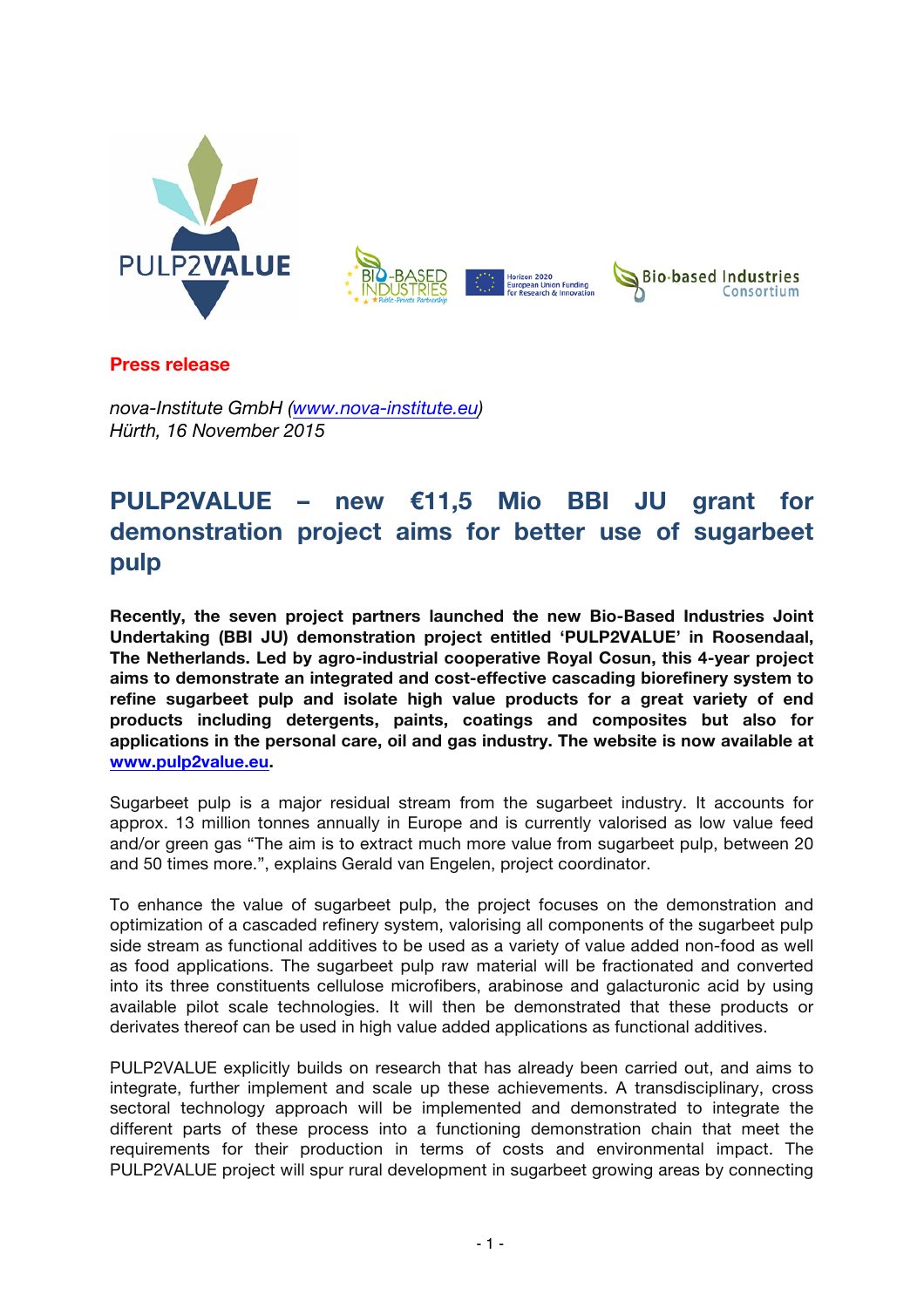them in new cross-sectorial value chains with various industries, including the chemical and food industry.

## **Bio-Based Industries Joint Undertaking grant**

The project is one of the two European demonstration projects that are being funded by the European Bio-based Industries Joint Undertaking (BBI JU). The BBI JU is a public-private partnership, part of the EU's plan to move its economy to a post-petroleum era. It is expected to help make the EU's economy more resource-efficient and sustainable, while supporting growth and employment. €3.7 billion will fund the BBI JU between 2014 and 2024 with €975 million coming from the European Commission and €2.7 billion from its private partner, the Bio-based Industries Consortium (BIC). PULP2VALUE has a total budget of €11.5 million with €6.6 million coming from the BBI JU.

## **Project partners**

The PULP2VALUE project comprises seven partners and is managed by the agro-industrial cooperative Royal Cosun from the Netherlands. Two partners are knowledge institutes from Wageningen University & Research centre, that is Food & Biobased Research, and the Division of Human Nutrition of Wageningen University. Three SMEs also joined the consortium: Orineo bvba and Bio Base Europe Pilot Plant from Belgium and nova-Institut GmbH from Germany. As a second large enterprise next to Royal Cosun, Refresco Gerber UK Limited from United Kingdom is part of the consortium.

For more information visit the new project website www.pulp2value.eu

This project has received funding from the Bio-Based Industries Joint Undertaking under the European Union's Horizon 2020 research and innovation programme under grant agreement No 669105.

For more information, contact the project coordinator, Gerald van Engelen, Royal Cosun via gerald.van.engelen@cosun.com or by telephone: +31 (0)76 530 33 33, or for dissemination Martha Barth, nova-Institute, via martha.barth@nova-institut.de or +49 (0) 2233 48 14 40.

**Responsible under press legislation (V.i.S.d.P.):** Dipl.-Phys. Michael Carus (Managing Director), nova-Institute GmbH, Chemiepark Knapsack, Industriestrasse 300, 50354 Huerth (Germany) Internet: www.nova-institute.eu and www.bio-based.eu Email: contact@nova-institut.de Phone: +49 (0) 22 33-48 14 40